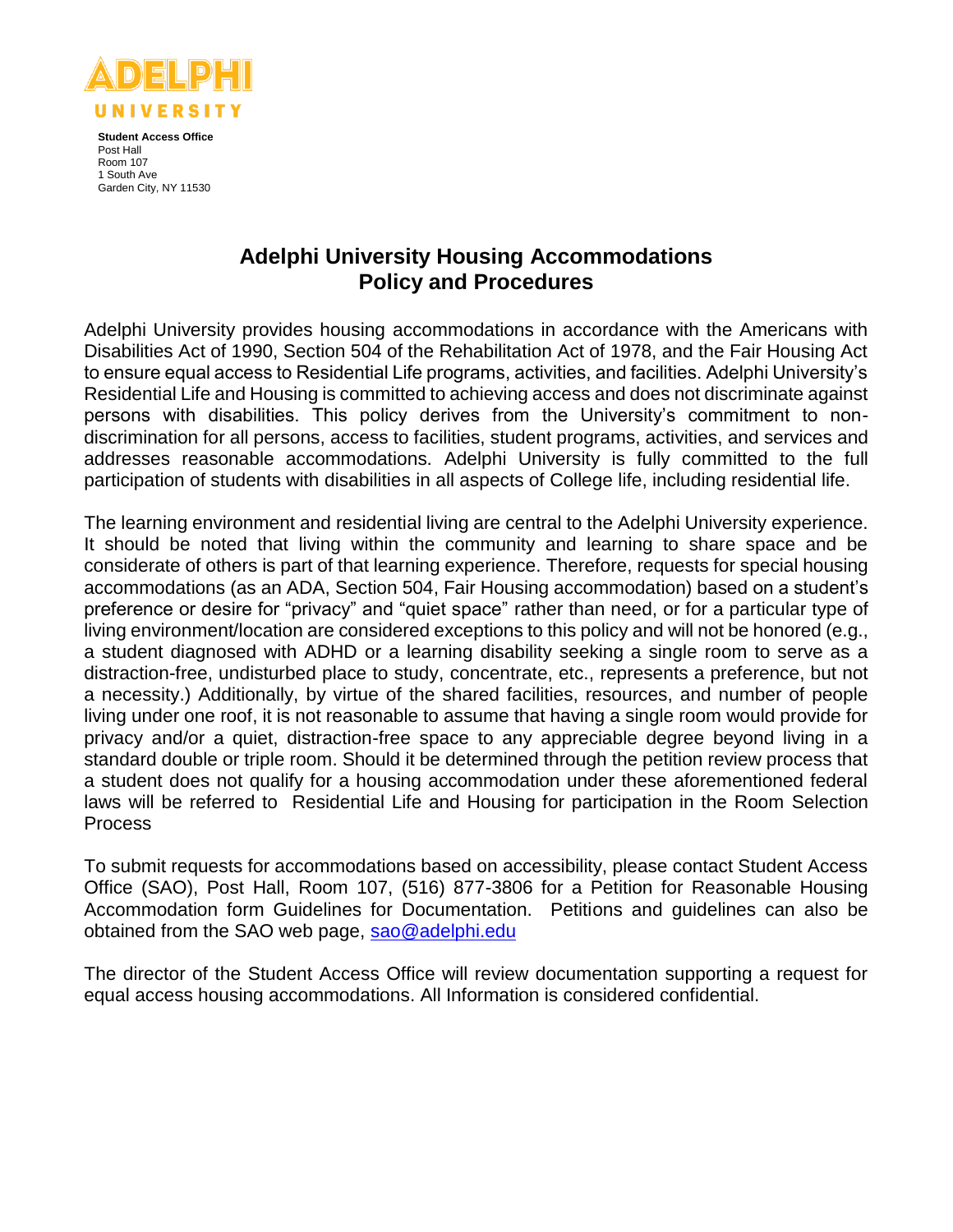

**REVIEW OF HOUSING REQUESTS BASED ON A LEARNING, MOBILITY, OR OTHER HEALTH DISABILITY RELATED NEED IS DETERMINED ON** a case by case basis. Requests should be submitted to SAO for review and consideration.

The following is a summary of the factors considered when reviewing housing accommodation requests:

#### **WHAT IS THE IMPAIRMENT?**

**An impairment is a disability under the Americans with Disabilities Act only if it substantially limits one or more major life activities. An impairment is substantially limiting if a person is unable to perform an activity as compared to an average person in the general population. Three factors must be considered in determining whether a person's impairment substantially limits a major life activity. These are:**

- **its nature and severity**
- **its duration, how long it will last or is expected to last**
- **its permanent or long term impact, or expected impact.**

#### **WHAT IS THE SIGNIFICANT IMPACT TO A MAJOR LIFE ACTIVITY?**

**A major life activity is an activity that an average person can perform with little or no difficulty. Examples are walking, seeing, hearing, speaking, breathing, learning, caring for oneself, sitting, standing, lifting, reading. Therefore:**

- **what is the specific barrier to access**
- **how does the barrier impact functioning**
- **is the accommodation request reasonable and appropriate**

**TIMING OF THE REQUEST** 

- **Was the request made with initial housing request?**
- **Was the request made before the deadline for housing requests for the semester in question?**
- **Was the request made as soon as possible after identifying the need? (Based on date of diagnosis, receipt of housing assignment, change in status, etc.)**

#### **FEASIBILITY & AVAILABILITY**

- **Is space available that meets the student's needs?**
- **Can space be adapted to provide the requested configuration without creating a safety hazard (electrical load, emergency egress, etc.)?**
- **Are there other effective methods or housing configurations that would achieve similar benefits as the requested configuration?**
- **How does meeting this request impact housing commitments to other students?**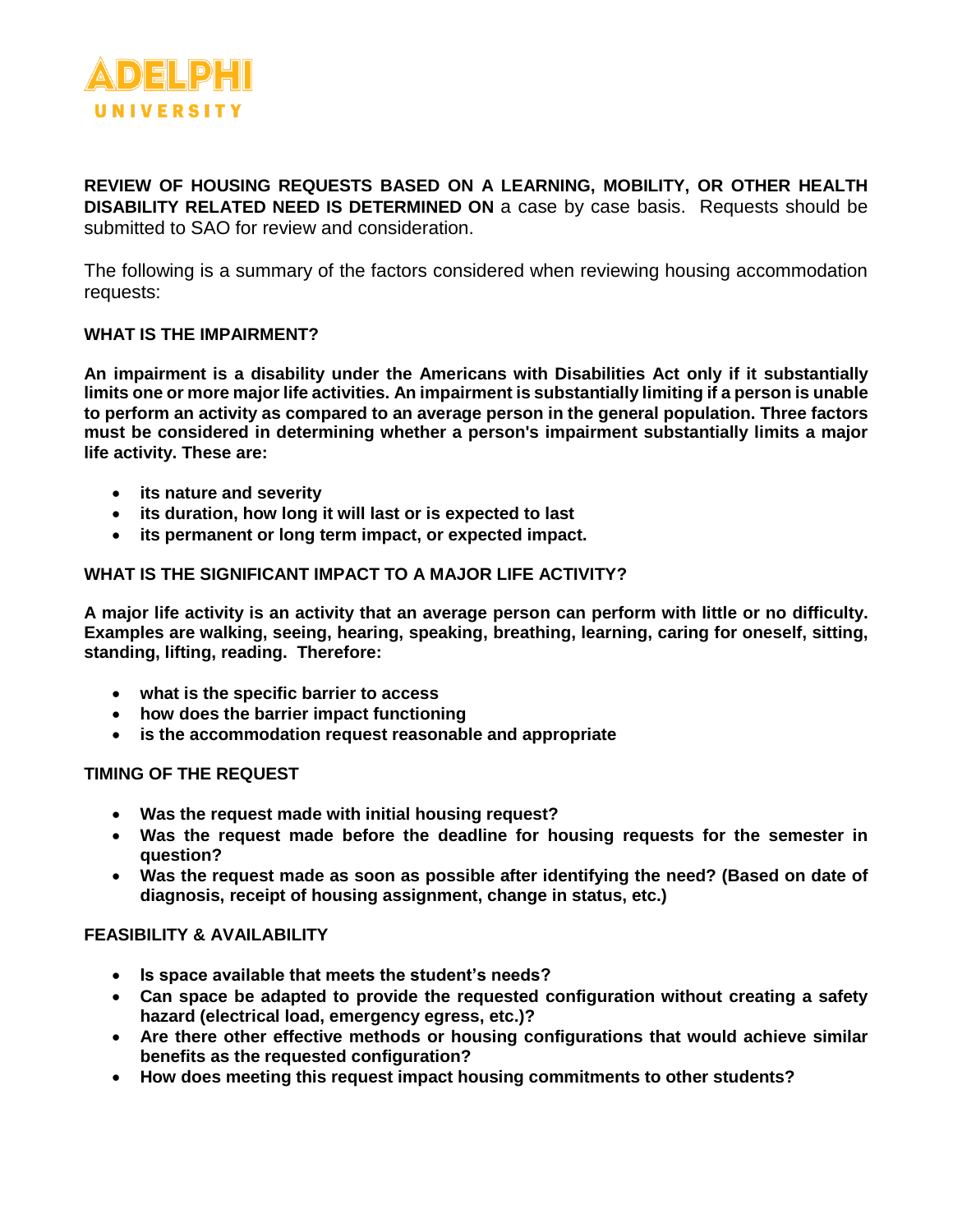

In order to consider requests for a single room based on the Americans with Disabilities Act, Section 504 of the Rehabilitation Act, and the Fair Housing Act, in addition to documentation, we require the following information:

- Diagnosis, including ICD-9 codes and date of diagnosis.
- How does the disability make it **impossible** for the student to live with a roommate?
- Does the impairment qualify as a disability that **substantially** limits the ability to perform one or more major life activities? How and which activities?
- $\cdot$  Is impact of the condition life threatening if the request is not met?
- $\cdot$  Is the request an integral component of a treatment plan for the condition in question?
- $\cdot$  Are there other ways to meet the student's needs that allow full participation in the Adelphi academic and residential/roommate experience? If not, why not?

**A qualified individual must provide the evaluation:** The assessment must be provided by a *licensed* professional qualified to make the evaluation, such as a medical specialist, psychologist or psychiatrist. An assessment from a general practitioner typically does not suffice.

## **Returning Students: April 1 New Students: June 1**

# **HOUSING ACCOMMODATION REQUEST DEADLINES**

## **New Incoming Students: Deadline is May 31st**

### **Returning Students: Deadline is March 18th**

This deadline was established to enable the University sufficient time to review requests and for consideration to be given to specific housing-related needs for students with disabilities before the complex housing assignment process for all Adelphi students begins.

If you have a need for a housing accommodation which arises for the first time after the March 18th deadline, email [sao@adelphi.edu](mailto:disabilityservices@dickinson.edu) to make it known that you will be submitting a postdeadline request. The Housing Accommodation Committee will strive to determine and, for those deemed eligible, meet newly arising needs for housing accommodations as soon as reasonably possible given the limited availability of housing options following the assignment process.